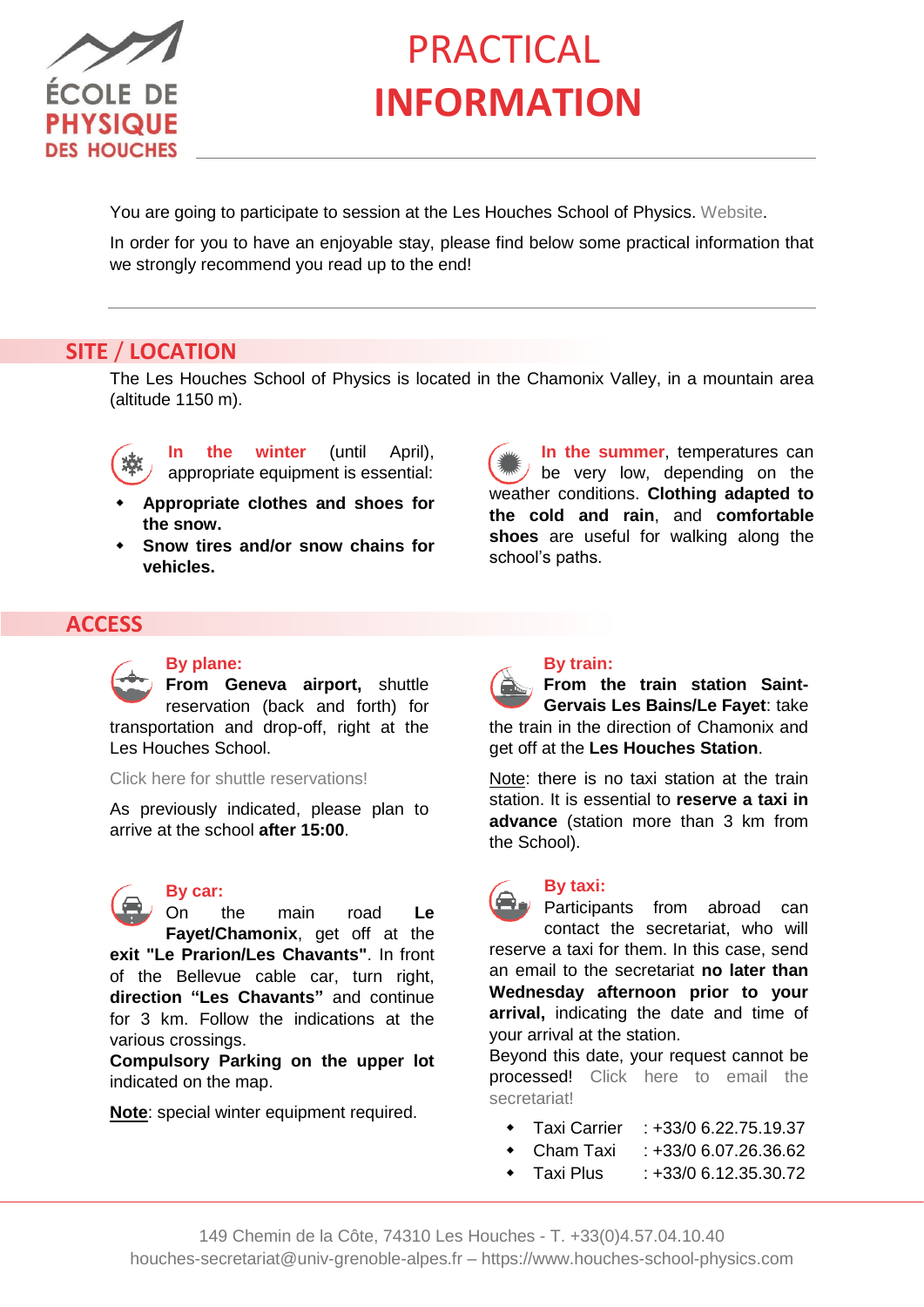

### **ARRIVAL**



NOTE: **The School opens at 15:00 on the arrival day**; It is important not to arrive on the site any earlier, as the buildings are closed before this time.

The School is located far away from the village, in an isolated location. There is no service nearby (shops and restaurants are more than 3 km away).



**BUILDING CÉCILE DEWITT** *(ex Jacassière)* 

The **Cécile DeWitt building** is the main building, where you will find:

- **The accommodation plan**: this indicates the name of the chalet and the room number that you have been assigned. **Note**: the chalets' access codes sent by email must be saved in order to access the buildings/bedrooms (saved on a mobile phone but not printed out)
- **Nominative pigeonhole**, in the entrance hall: this contains information and a badge.

*Attached is a "Practical information" sheet that summarizes the essential information on the campus. From the opening of the school, all buildings are accessible 24/24 and secured by access codes.*

#### **LODGINGS**

Rooms are individual, en suite, and distributed among eight buildings located on the school campus.

A safe is available in the closet of each bedroom.

Provided: bedsheets, towels, shower gel, shampoo, and hair-dryer.

On the last day of the session, the bedrooms must be vacated by 10:00 am at the latest. **It is not possible to extend your stay before or after the dates and time indicated.**